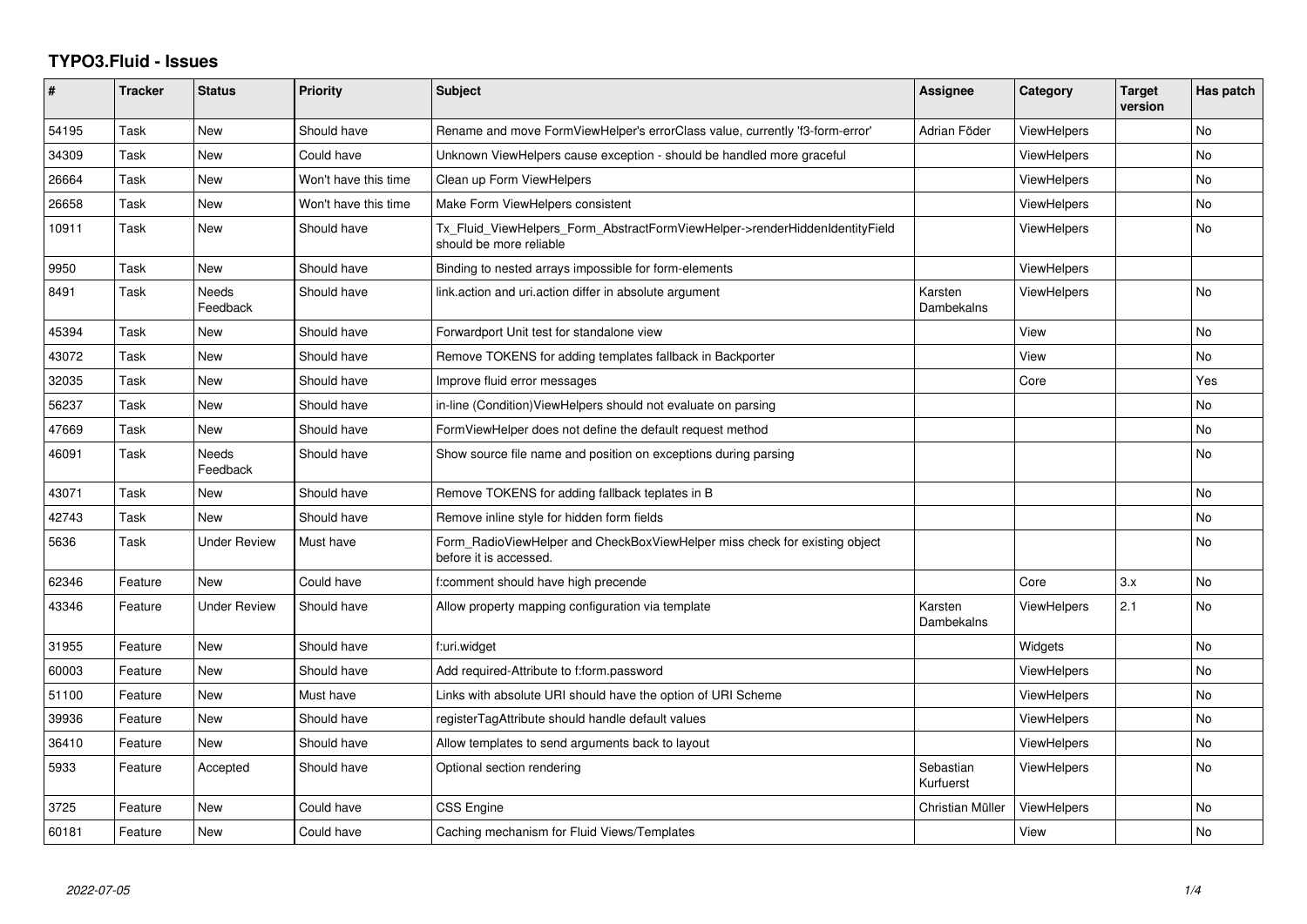| $\#$  | <b>Tracker</b> | <b>Status</b>            | <b>Priority</b> | <b>Subject</b>                                                                                | Assignee               | Category    | <b>Target</b><br>version | Has patch |
|-------|----------------|--------------------------|-----------------|-----------------------------------------------------------------------------------------------|------------------------|-------------|--------------------------|-----------|
| 8989  | Feature        | <b>Needs</b><br>Feedback | Could have      | Search path for fluid template files                                                          |                        | View        |                          | <b>No</b> |
| 46257 | Feature        | <b>Under Review</b>      | Should have     | Add escape sequence support for Fluid                                                         |                        | Core        |                          | No        |
| 33394 | Feature        | Needs<br>Feedback        | Should have     | Logical expression parser for BooleanNode                                                     | <b>Tobias Liebig</b>   | Core        |                          | No        |
| 30555 | Feature        | New                      | Could have      | Make TagBuilder more extensible                                                               |                        | Core        |                          | No        |
| 10472 | Feature        | New                      | Could have      | Fluid Standalone distribution                                                                 |                        | Core        |                          | No        |
| 7608  | Feature        | New                      | Could have      | Configurable shorthand/object accessor delimiters                                             |                        | Core        |                          | Yes       |
| 4704  | Feature        | New                      | Should have     | Improve parsing exception messages                                                            |                        | Core        |                          |           |
| 1907  | Feature        | New                      | Could have      | Default values for view helpers based on context                                              |                        | Core        |                          |           |
| 60271 | Feature        | <b>New</b>               | Should have     | Paginate viewhelper, should also support arrays                                               |                        |             |                          | No        |
| 52640 | Feature        | <b>Under Review</b>      | Should have     | Create an UnlessViewHelper as opposite to the IfViewHelper                                    | Marc Neuhaus           |             |                          | No        |
| 51277 | Feature        | <b>New</b>               | Should have     | ViewHelper context should be aware of actual file occurrence                                  |                        |             |                          | No        |
| 49756 | Feature        | <b>Under Review</b>      | Should have     | Select values by array key in checkbox viewhelper                                             |                        |             |                          | No        |
| 48355 | Feature        | New                      | Could have      | Assign output of viewhelper to template variable for further processing.                      |                        |             |                          |           |
| 46545 | Feature        | New                      | Should have     | Better support for arrays in options of SelectViewHelper                                      |                        |             |                          | <b>No</b> |
| 45345 | Feature        | Needs<br>Feedback        | Should have     | Easy to use comments for fluid that won't show in output                                      |                        |             |                          |           |
| 45153 | Feature        | <b>New</b>               | Should have     | f:be.menus.actionMenuItem - Detection of the current select option is insufficient            |                        |             |                          | No        |
| 42397 | Feature        | New                      | Should have     | Missing viewhelper for general links                                                          |                        |             |                          | No        |
| 40081 | Feature        | New                      | Should have     | Allow assigned variables as keys in arrays                                                    |                        |             |                          | No        |
| 38130 | Feature        | New                      | Should have     | Checkboxes and multiple select fields should have an assignable default value                 |                        |             |                          | No        |
| 37095 | Feature        | New                      | Should have     | It should be possible to set a different template on a Fluid TemplateView inside an<br>action | Christopher<br>Hlubek  |             |                          | No        |
| 36559 | Feature        | New                      | Could have      | New widget progress bar                                                                       |                        |             |                          | Yes       |
| 33215 | Feature        | New                      | Should have     | RFC: Dynamic values in ObjectAccess paths                                                     |                        |             |                          | No        |
| 9514  | Feature        | New                      | Should have     | Support explicit Array Arguments for ViewHelpers                                              |                        |             |                          |           |
| 9005  | Feature        | Accepted                 | Could have      | Fluid Template Analyzer (FTA)                                                                 | Sebastian<br>Kurfuerst |             |                          |           |
| 3291  | Feature        | Needs<br>Feedback        | Should have     | Cacheable viewhelpers                                                                         |                        |             |                          | No        |
| 44234 | Bug            | <b>Under Review</b>      | Should have     | selectViewHelper's sorting does not respect locale collation                                  |                        | ViewHelpers | 2.1                      | No        |
| 45384 | Bug            | New                      | Must have       | Persisted entity object in widget-configuration cannot be deserialized (after reload)         |                        | Widgets     | 2.0.1                    | No        |
| 46289 | Bug            | Needs<br>Feedback        | Should have     | Enable Escaping Interceptor in XML request format                                             |                        | View        | 2.0.1                    | No        |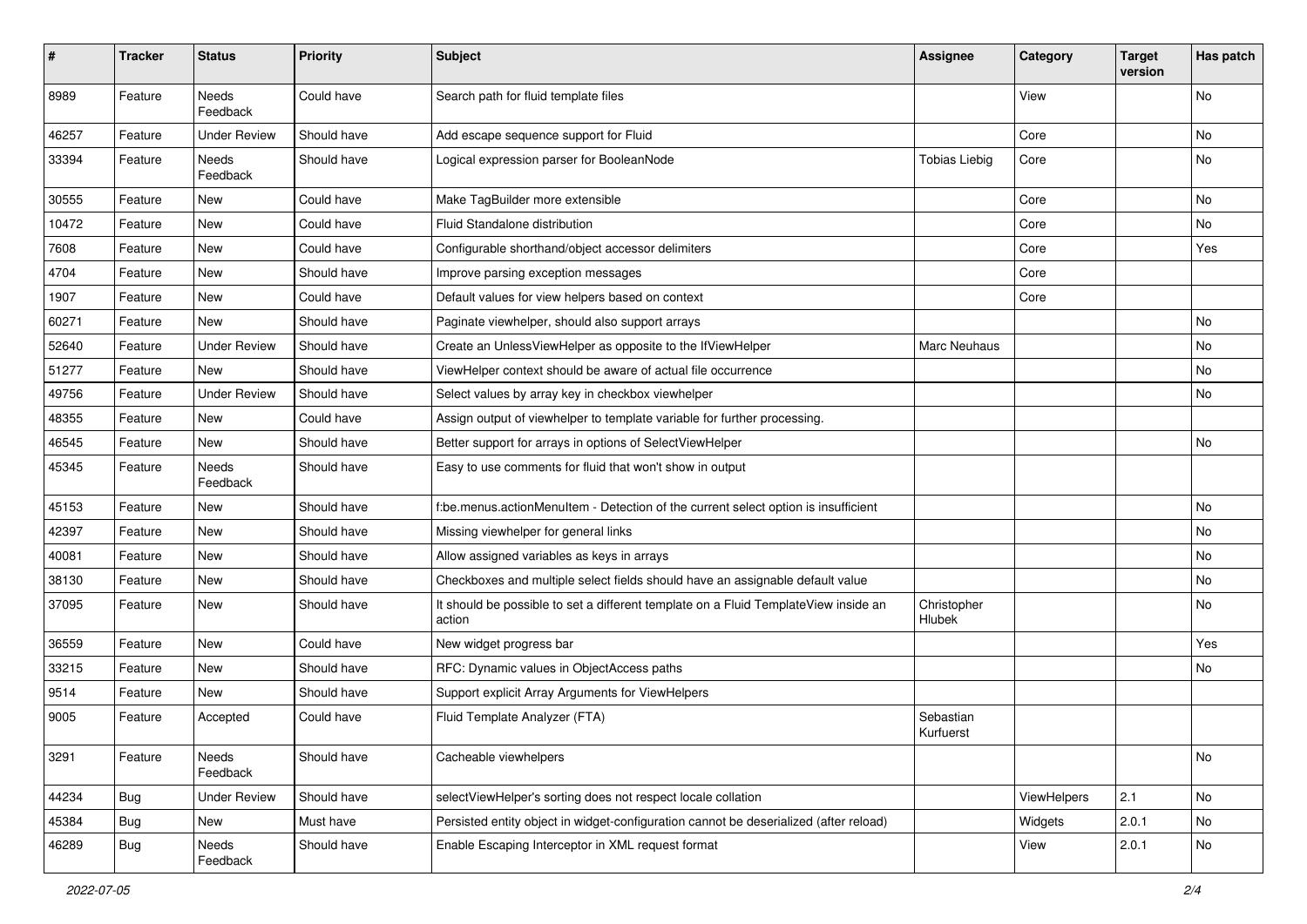| #     | <b>Tracker</b> | <b>Status</b>       | <b>Priority</b> | Subject                                                                                   | Assignee               | Category    | <b>Target</b><br>version | Has patch |
|-------|----------------|---------------------|-----------------|-------------------------------------------------------------------------------------------|------------------------|-------------|--------------------------|-----------|
| 53806 | Bug            | <b>Under Review</b> | Should have     | Paginate widget maximumNumberOfLinks rendering wrong number of links                      | Bastian<br>Waidelich   | Widgets     |                          | <b>No</b> |
| 36655 | <b>Bug</b>     | New                 | Should have     | <b>Pagination Links</b>                                                                   |                        | Widgets     |                          | No        |
| 65424 | Bug            | <b>Under Review</b> | Should have     | SelectViewHelper must respect option(Value Label)Field for arrays                         |                        | ViewHelpers |                          | <b>No</b> |
| 60856 | <b>Bug</b>     | New                 | Must have       | Target attribute not supported by the form viewhelper                                     |                        | ViewHelpers |                          | Yes       |
| 59057 | <b>Bug</b>     | <b>Under Review</b> | Must have       | Hidden empty value fields shoud be disabled when related field is disabled                | Bastian<br>Waidelich   | ViewHelpers |                          | No        |
| 58862 | <b>Bug</b>     | Needs<br>Feedback   | Should have     | FormViewHelper doesn't accept NULL as value for \$arguments                               | Bastian<br>Waidelich   | ViewHelpers |                          | Yes       |
| 54284 | <b>Bug</b>     | New                 | Should have     | Default Option for Switch/Case VH                                                         |                        | ViewHelpers |                          | No        |
| 49600 | <b>Bug</b>     | New                 | Should have     | f:form tag shown as a HTML on frontend                                                    |                        | ViewHelpers |                          | No        |
| 40064 | Bug            | New                 | Must have       | Multiselect is not getting persisted                                                      |                        | ViewHelpers |                          | No        |
| 37619 | <b>Bug</b>     | New                 | Should have     | Fatal Error when using variable in name attribute of Section ViewHelper                   |                        | ViewHelpers |                          | No        |
| 34682 | <b>Bug</b>     | <b>Under Review</b> | Should have     | Radio Button missing checked on validation error                                          |                        | ViewHelpers |                          | <b>No</b> |
| 33628 | <b>Bug</b>     | Needs<br>Feedback   | Must have       | Multicheckboxes (multiselect) for Collections don't work                                  | Christian Müller       | ViewHelpers |                          | No        |
| 30937 | Bug            | New                 | Should have     | CropViewHelper stringToTruncate can't be supplied so it can't be easily extended          |                        | ViewHelpers |                          | Yes       |
| 8648  | <b>Bug</b>     | New                 | Should have     | format.crop ViewHelper should support all features of the crop stdWrap function           |                        | ViewHelpers |                          | No        |
| 38369 | Bug            | New                 | Must have       | Resource ViewHelpers should not fall back to request package                              |                        | View        |                          | No        |
| 51239 | <b>Bug</b>     | <b>Under Review</b> | Must have       | AbstractViewHelper use incorrect method signature for "\$this->systemLogger->log()"       | Adrian Föder           | Core        |                          | Yes       |
| 39990 | <b>Bug</b>     | New                 | Should have     | Same form twice in one template: hidden fields for empty values are only rendered<br>once |                        | Core        |                          | No        |
| 33551 | Bug            | New                 | Must have       | View helper values break out of a partial scope                                           | Sebastian<br>Kurfuerst | Core        |                          | No        |
| 27607 | <b>Bug</b>     | New                 | Must have       | Make Fluid comparisons work when first element is STRING, second is NULL.                 |                        | Core        |                          | No        |
| 12863 | <b>Bug</b>     | New                 | Should have     | Attributes of a viewhelper can't contain a '-'                                            | Sebastian<br>Kurfuerst | Core        |                          | No        |
| 3481  | Bug            | New                 | Should have     | Use ViewHelperVariableContainer in PostParseFacet                                         |                        | Core        |                          | No        |
| 58983 | <b>Bug</b>     | New                 | Should have     | format.date does not respect linebreaks and throws exception                              |                        |             |                          | No        |
| 58921 | <b>Bug</b>     | New                 | Should have     | f:form.* VHs crash if NOT inside f:form but followed by f:form                            |                        |             |                          | No        |
| 57885 | <b>Bug</b>     | New                 | Must have       | Inputs are cleared from a second form if the first form produced a vallidation error      |                        |             |                          | No        |
| 55008 | Bug            | <b>Under Review</b> | Should have     | Interceptors should be used in Partials                                                   | Christian Müller       |             |                          | No        |
| 52591 | Bug            | New                 | Should have     | The Pagination Widget broken for joined objects                                           |                        |             |                          | No        |
| 52536 | <b>Bug</b>     | <b>Under Review</b> | Should have     | Errorclass not set if no property-attribute set                                           |                        |             |                          |           |
| 50888 | <b>Bug</b>     | <b>Under Review</b> | Should have     | WSOD by changing name of section and if Fluid caches are generated                        |                        |             |                          | No        |